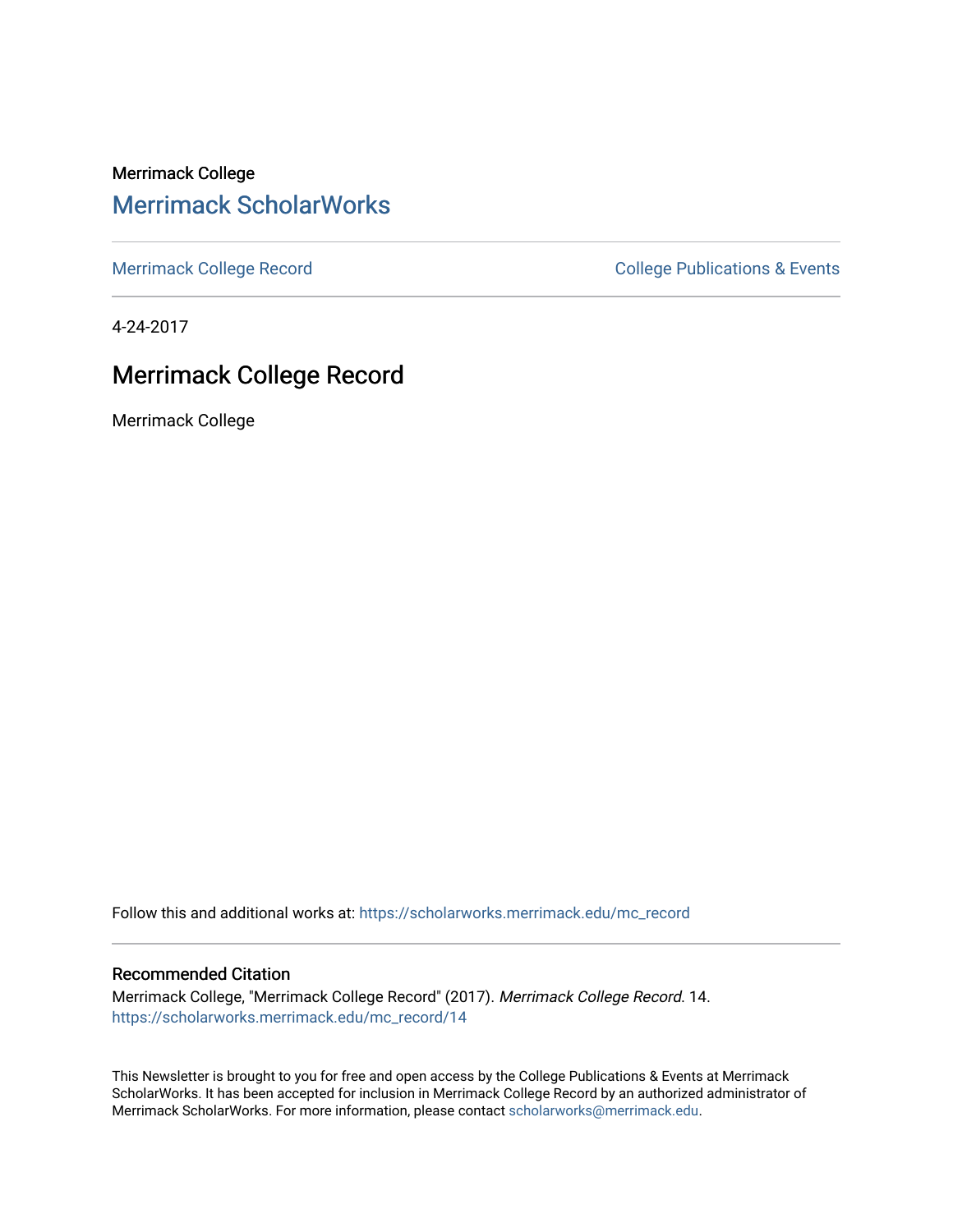

## **APRIL 24, 2017** MERRIMACK COLLEGE  $\mathsf{RECORD}$   $\bigcap_{\text{VOLUME 1}}$

www.merrimack.edu

## **College's Agenda for Distinction Moves Ahead**

As the college eagerly anticipates the fall opening of a new home for the Girard School of Business, it is prudent to take stock of all that Merrimack has achieved over the past eight years and the challenges that lie ahead, President Hopey said.

Through investments in student housing, dining services, athletic teams and, most important, academic programs and facilities — goals articulated in the college's 10-year strategic plan, the Agenda for Distinction — Merrimack has been transformed into a modern, residential institution, poised to compete with the best comprehensive master's colleges in the region and the country, Hopey said in a recent interview with the Record.

The college's reputation has never been stronger, he said, its position in the competitive New England highereducation landscape, never more favorable.

"From the day the Agenda for Distinction was created, it has been our mission to ensure that students attending this institution are doing so not solely to achieve graduation, but also to have the opportunity to develop as individuals with



*Rendering of North Campus Academic Pavilion, future new home of the business school.*

the creativity, imagination and knowledge to change the world," Hopey said.

But the college cannot afford to rest on its laurels, Hopey added. Further investments in people, programs and facilities are needed if Merrimack hopes to continue its climb to national prominence.

The North Campus Academic Pavilion, future home of the Girard School of Business, is one such investment, he said. The 50,000-square-foot building will house 14 flexible learning environments, the Mucci Capital Markets Lab, the *Continued on Page 4*

## **Cordano to Step Down as Business Dean After Six Years of Success**

Girard School of Business Dean Mark Cordano has announced that he will



step down from his position at the end of the academic year and return to the faculty after a one-year sabbatical.

Cordano, who has led the business school

since 2011, will leave a "remarkable legacy of accomplishment," Provost Allan Weatherwax said in an April *Mark Cordano*

19 letter to the Merrimack community.

During his tenure, Cordano has hired 15 tenure-track faculty, established multiple specialty graduate programs, launched the Mucci Capital Markets Lab and its associated programming promoting investment research, and fostered creation of the Financial Capabilities Center.

 Additionally, he built a student advising center for the school, designed an innovative co-op model for accounting students, inaugurated the Sigma Iota Epsilon honor society and began a series of alumni-student networking events, including area lunch sessions and regular

visits to firms in New York City.

Perhaps most noteworthy, Cordano was instrumental in the planning of a new home for the Girard School, which will open this summer on the North Campus Academic Pavilion.

 Weatherwax said a national search for Cordano's successor will begin "expeditiously," with a goal of having a new dean in place by Jan. 1, 2018. The Faculty Senate will soon call for nominations to the search committee.

He added that Cordano's tenure will be celebrated at events later this spring.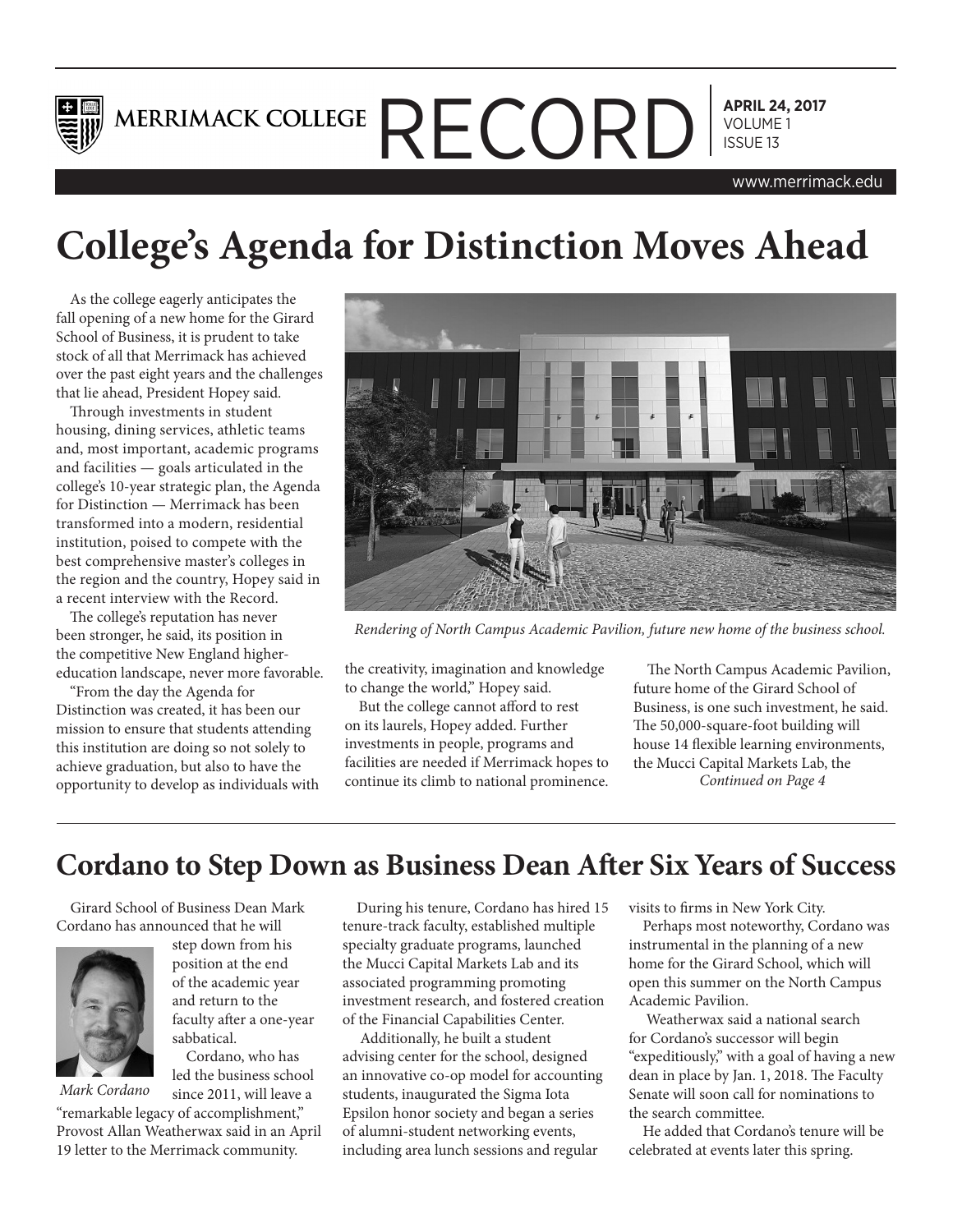## **Active Science Program Enters Third Year With New Funding**

The success of Merrimack's Active Science program continues to grow under the leadership of its innovative creator, Associate Dean of Science and Engineering Kyle McInnis.

Since the launch of the novel learning and wellness program at the Merrimack Valley YMCA in 2011, McInnis has secured three separate grants totaling more than \$1.6 million from the Robert Wood Johnson Foundation, including a recent



\$1 million award to further expand the initiative's national reach. Active Science currently operates at about a dozen YMCAs, schools and youth organizations in Massachusetts.

"We are excited to continue the process of bringing the program to other locations around the country," McInnis said. "Our students are

*Kyle McInnis*

seeing firsthand the positive impact of social entrepreneurial ventures like Active Science."

Active Science blends fun physical activities with hands-on learning experiences and games to create opportunities for children to play, explore, discover — and gain a greater appreciation for science and healthful living.

In addition to McInnis, team members from Merrimack health sciences department include professors Kevin Finn and Zi Yan and administrators Jacquelyn Rudis, Lindsey Mattos and Breanne Dowdie. Additionally, more than 20 Merrimack undergraduate and graduate students participate in Active Science as research assistants, fellows or as part of directed-study courses.

#### **Join College for Evening of Fun, Update on Fundraising Campaign**

The Merrimack community is invited to join Kyle McInnis, community chair of the college's Together for Good campaign, for an evening of fun and trivia on Tuesday, April 25, from 5 to 7 p.m. in the Sanctuary Coffee House. Refreshments and appetizers will be served, and McInnis will provide a brief update on the college's \$50 million fundraising drive.

Register at merrimack.wufoo.com/forms/ rmuatfy09401bv. For more information, email Danielle Hardee at hardeed@merrimack.edu.



*Travis A. McCready* (right), *president and chief executive officer of the Massachusetts Life Sciences Center, presents Merrimack's \$500,000 award to Provost Allan Weatherwax at an April 10 ceremony in Cascia Hall.*

## **College Receives \$500K Grant to Support Science Innovation**

Merrimack's School of Science and Engineering received a major boost this month with receipt of a \$500,000 grant from the Massachusetts Life Sciences Center to support development of a Center for Innovation in Science and Engineering on campus.

The award was Merrimack's first from the Massachusetts Life Sciences Center, an investment agency that supports innovation, education, research and development, and commercialization in the life sciences. It was among \$6 million in grants the agency handed out to middle schools, high schools and colleges in the region during an April 10 ceremony in Cascia Hall.

"The support of Mass Life Sciences Center helps us ready today's young women and men for the lives and the economy they will create tomorrow," said President Christopher Hopey. "They must be prepared to find and seize their opportunities while they work to solve the world's great problems. They will cure disease, they will reverse climate change, they will

explore galaxies and they will discover themselves."

The award will fund the purchase of three significant pieces of research equipment — a confocal imaging microscope, an ICP spectrophotometer and a bone densitometer — for use in a new interdisciplinary imaging and analytical science laboratory.

"Student and faculty researchers across a range of disciplines and fields will benefit from the new equipment," Merrimack Provost Alan Weatherwax said. "Funding for the equipment will greatly expand the analytical foundation for Merrimack students in their preparation for careers in the life sciences, while leveraging the college's capacity to cultivate new partnerships within the life sciences ecosystem of northeastern Massachusetts."

Merrimack's grant application was developed by Weatherwax, Vice Provost Jonathan Lyon, Dean of Science and Engineering Cynthia McGowan and Director of Corporate and Foundation Development Kathleen Redmond.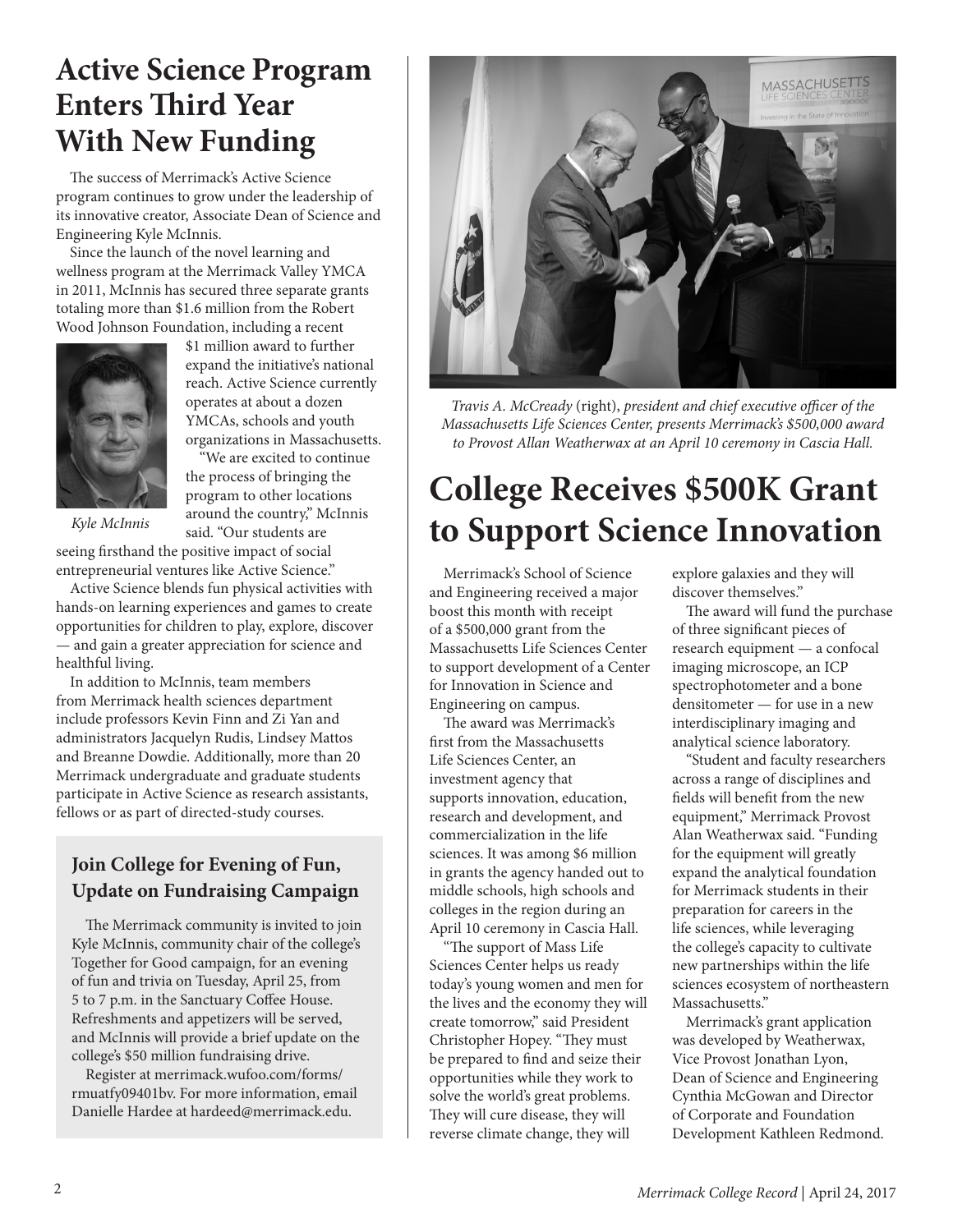## **TECHNOLOGY IN THE CLASSROOM**

## **Videos, Google Quizzes Work by Design**

*First in a series on how Merrimack College faculty are using technology both in and outside the classroom. In this installment, Associate Professor of Graphic Design Nancy Wynn discusses methods she uses in her studio design course.*

Every semester, in my studio courses, I lecture on various aspects of design thinking, a methodology for creative and strategic problem-solving.



Design thinking is often employed in the world of professional design, but its methods translate nicely to college classroom. Just as scientists have a methodology, designers do, too.

*Nancy Wynn*

Some might ask, "What is the necessity of lecture in a studio course?" Good lectures, supported by reading and writing assignments, create the foundation for design thinking.

My lectures range from a beginning talk on the design elements and principles, and how to use them in art and design, to more complex studies of design systems,

advertising campaigns or immersive design. I use a variety of visual aids, including websites, anecdotes and actual objects in my lectures, which usually run about 30 minutes, with extra time for discussion.

My desire to have more class time led me to create seven videos on design elements and principles. Students watch the videos outside of class, at their own pace, and develop talking points or questions.

To ensure my students watch the videos, and to help them retain the information, I have designed seven Google quizzes through Google Forms, a part of the suite of free Google products. The quizzes are anonymous, not graded and the results are shared right away. This enables me to quickly assess the concepts the students are having difficulty grasping, leaving plenty of class time for engaging discussion and in-class work assignments.

I recently chaired a panel session at the Foundations in Art: Theory and Education conference in Kansas City, Missouri. Four of us shared our innovative classroom techniques, including my videos and Google quizzes; student video-chatting; teaching drawing with video; and the development of an online textbook.

## **ENROLLMENT MANAGEMENT**

## **College Ramps Up Its Retention Efforts**

Though "making the class" is a key dimension of Merrimack's studentrecruitment efforts, it's just the beginning of an extremely important process that is critical to the college's financial stability and reputational success.

Ensuring that new matriculants receive the academic and social support they need throughout their Merrimack experience is crucial to retaining those students and putting them on the road to successful careers.

In response, Merrimack has invested in — and continues to explore — new and

innovative methods for identifying and helping students who may be struggling or at risk for dropping out.

"The goal is to continuously improve the overall quality of student life and learning," said Tricia Pineda, associate vice president of program development and retention.

One such investment is the Academic Success Center, created last year to provide students with the tools they need to develop strong foundations in a wide range of academic skills. The success center comprises the Tutoring and Math Center and the

*Continued on Page 4*



*Christina Hardway*

### Practicing What She Teaches: Mindfulness for Stress Reduction

If Christina Hardway could offer one piece of advice to her Merrimack colleagues and students, it would be: Relax.

The associate professor and chair of psychology recently became qualified to teach courses in Mindfulness-Based Stress Reduction, a program that helps manage pain and deal with life issues through meditation, body awareness and yoga.

As part of her continued training on the road to full certification, Hardway will lead guided meditation sessions open to all members of the Merrimack community on Mondays from noon to 12:20 p.m. in 205 Sullivan Hall. In order to become fully certified, she is required to teach several eight-week MBSR classes and submit the required course materials.

Hardway said she was inspired to teach MBSR after taking a class several years ago — an experience she described as life-changing.

"It helped me develop a better ability to be present-inthe-moment, rather than being consumed by some upcoming task or deadline," she said. "I want to share that with my students and the campus community."

Hardway has also been accepted into The Center for Koru Mindfulness program in June, where her training will focus on teaching mindfulness to college students.